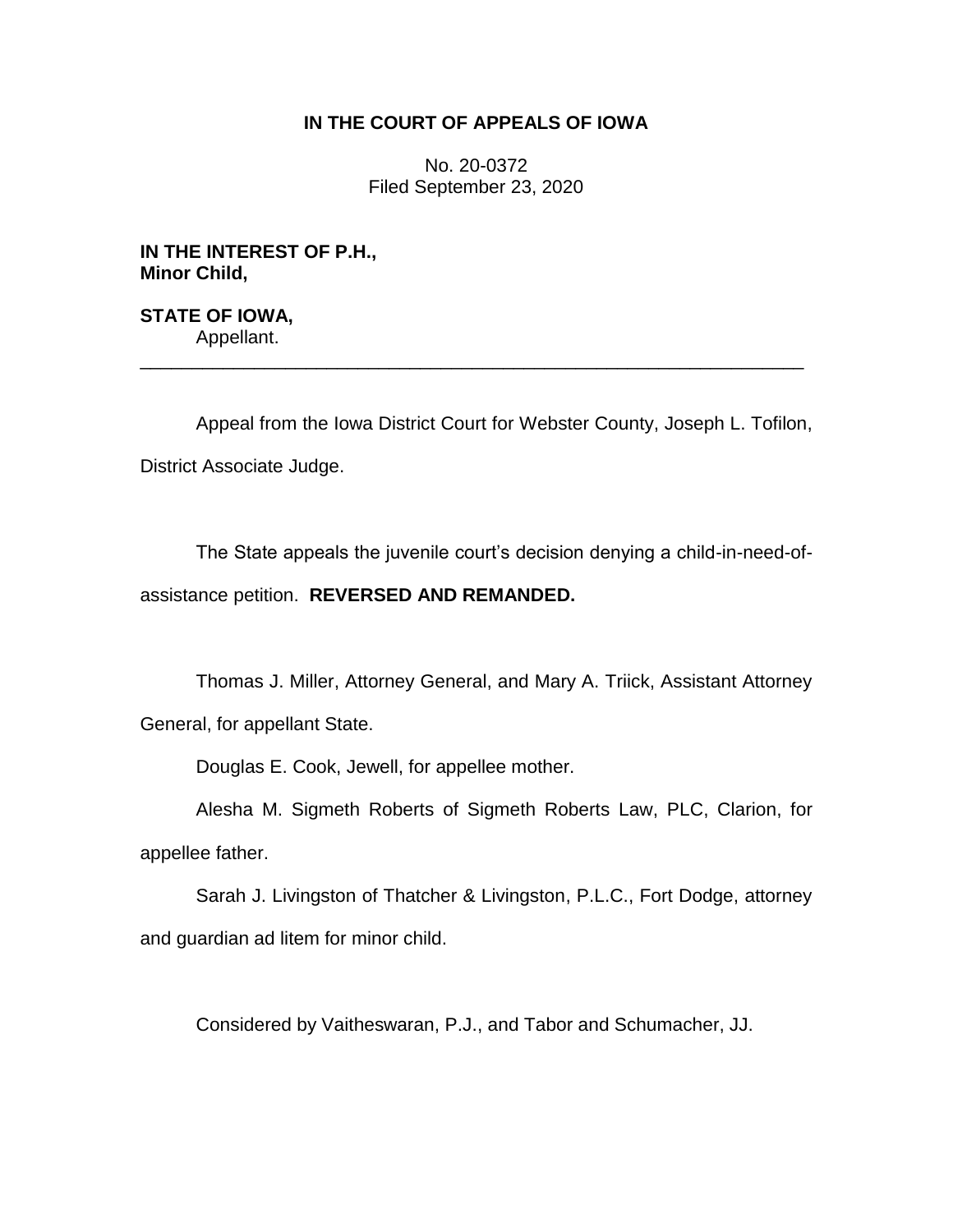### **SCHUMACHER, Judge.**

 $\overline{a}$ 

The State appeals the juvenile court's decision denying a child-in-need-ofassistance (CINA) petition. We conclude the State presented clear and convincing evidence to support adjudication under Iowa Code section 232.2(6)(c)(2) (2020) and that the court's aid is required. We also conclude the court should have continued the removal of the child from parental care. We reverse the decision of the juvenile court and remand for further proceedings.

#### **I. Background Facts & Proceedings**

B.G. is the mother of P.H., born in 2018, and Pe.H. is the putative father.<sup>1</sup> P.H. had methamphetamine and amphetamines in his system at birth. The mother reported to using methamphetamine every day prior to discovering she was pregnant, and then occasionally for the remainder of her pregnancy. The child was adjudicated CINA. The mother engaged in treatment for substance abuse, maintained a period of sobriety, and the putative father was incarcerated. The CINA proceeding was closed on December 19, 2019.

Just a month later, in January 2020, the mother gave birth to another child, A.H., who also had methamphetamine and amphetamines in his system at birth. $2$ After attempts to establish a safety plan with the mother failed, the State obtained a removal order for P.H. and A.H., but the mother refused to disclose the children's location for a period of twenty-four hours. After a sheriff's deputy told the mother

<sup>&</sup>lt;sup>1</sup> During the 2018 CINA proceedings concerning P.H., the putative father failed to participate on twelve separate occasions for paternity testing. Paternity has never been established for P.H. An Iowa Department of Human Services (DHS) social worker testified that the putative father acknowledged P.H. was his child.

 $2$  The infant's umbilical cord was positive for methamphetamine and amphetamines at birth.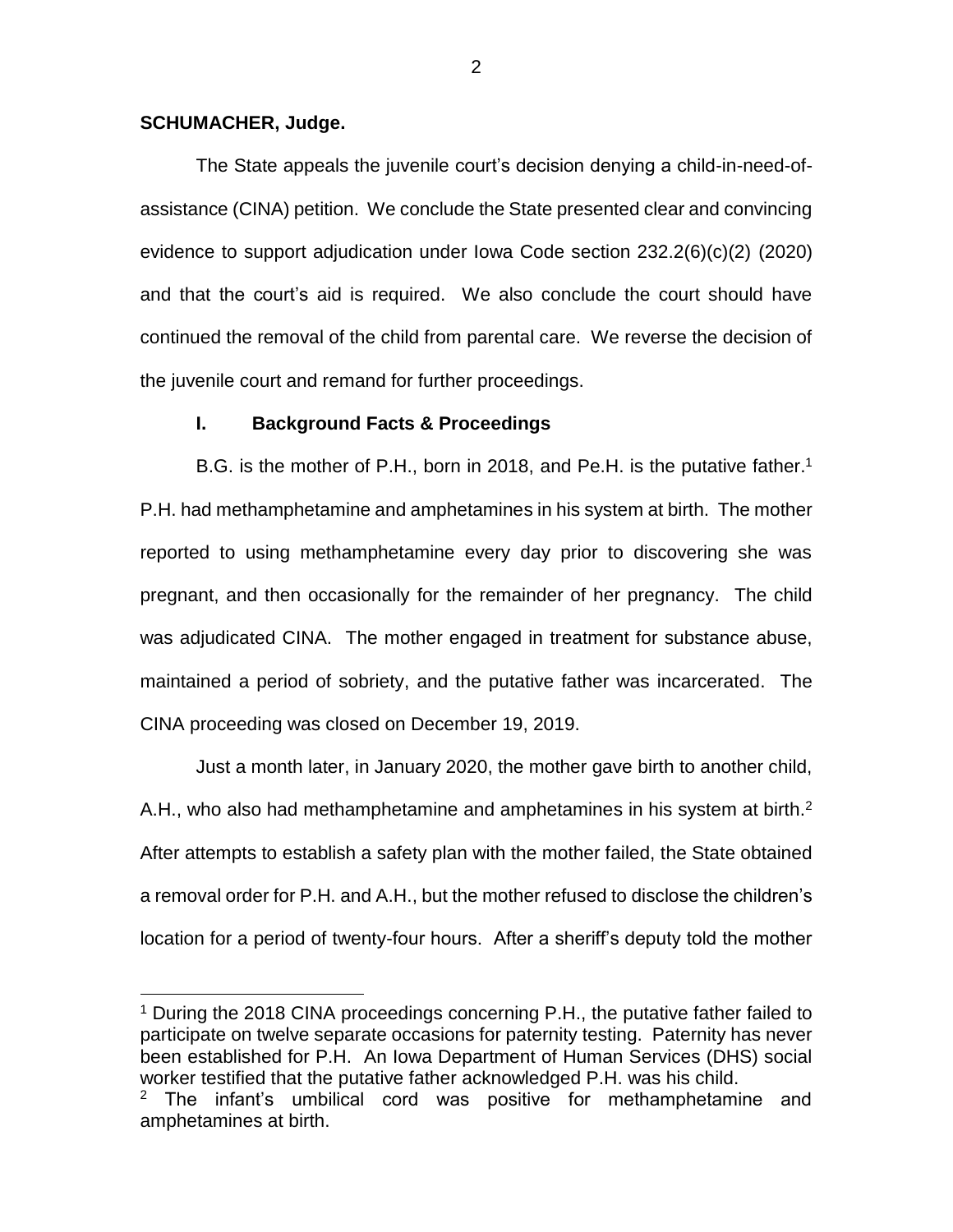she could be charged with interference with official acts, she revealed where the children were, and they were removed from her care. DHS issued a founded report with the mother as the perpetrator of abuse, finding the mother had cared for P.H. while using a dangerous substance. There was also a founded report based on the presence of illegal drugs in A.H.'s body. During that investigation, B.G.'s mother expressed concern her daughter was using drugs again and was involved with the putative father.

Although the mother had been cooperative during the earlier CINA proceedings involving P.H., a DHS worker reported the mother became "very defiant and difficult" after the birth of A.H. The DHS worker testified about the mother's behavior:

Just the lack of cooperation, the lack of understanding the significance of why we needed to meet and ensure safety of a newborn, and a—a little boy just over the age of one. And her—And having a positive drug screen on that newborn. It's very critical to ensure those children's safety given their age. They don't—They lack the ability to protect and keep themselves safe and are dependent on the caregiver to do that.

Another DHS worker testified the parents spent so much time arguing with the workers "that nothing constructive could ever happen." The mother agreed she was "not real cooperative in the first stages of this case." Efforts to have the parents voluntarily participate in services were not successful, with the mother's behavior described as "irrational."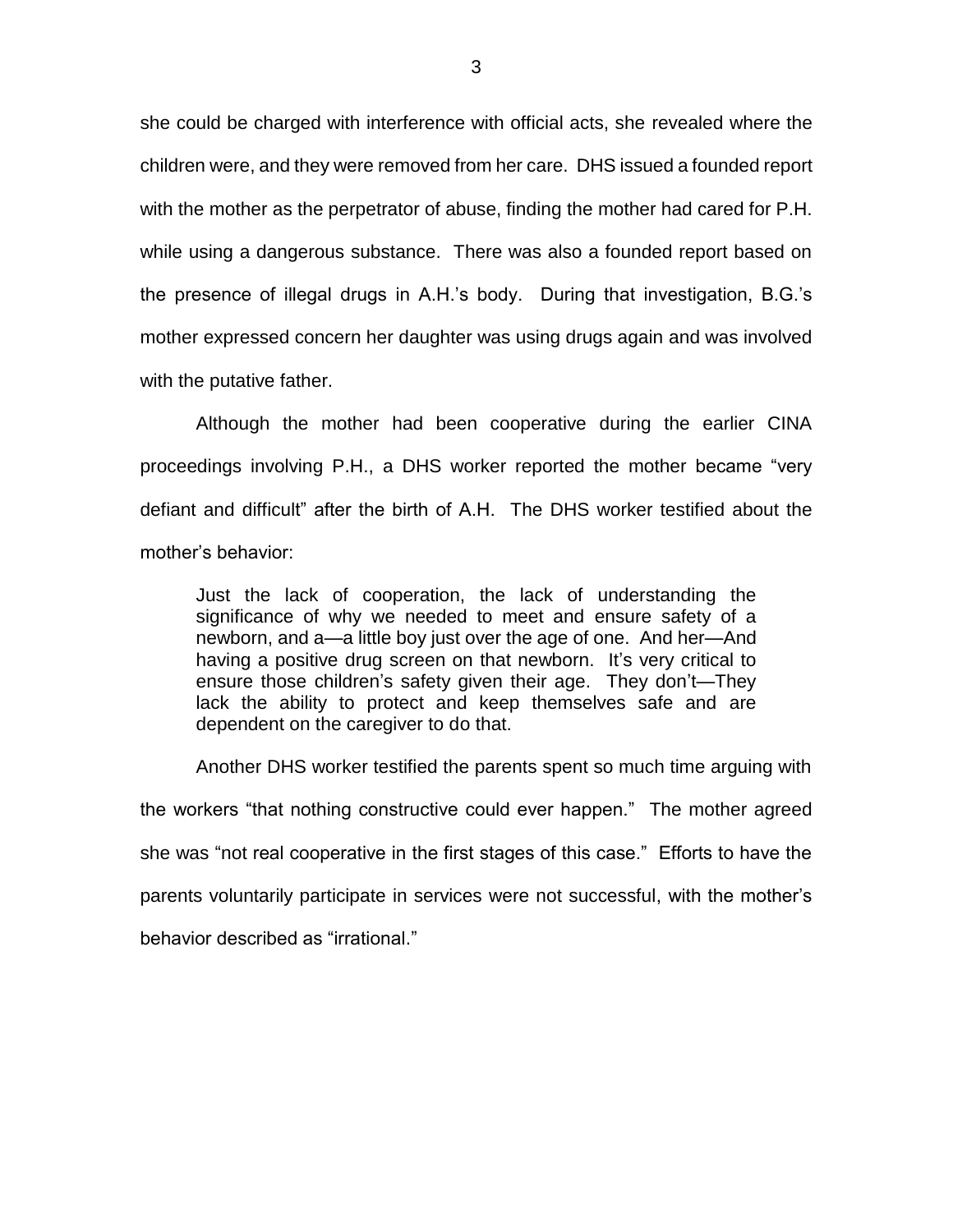The State filed a petition on January 28, seeking a CINA adjudication for P.H. under Iowa Code section 232.2(6)(c)(2) and (n).<sup>3</sup> On January 30, following a hearing, the juvenile court continued the removal of the children, finding "the children would be at risk of imminent harm if they were returned to the parents."

The putative father had a substance-abuse evaluation on February 11 and tested positive for amphetamines at that time. There was a recommendation for him to attend an extensive outpatient program, which he began later that month. The putative father pled guilty to charges of possession of a controlled substance, third or subsequent offense, and possession of a firearm as a felon. The mother had a substance-abuse evaluation on February 17. The recommendation from the mother's evaluation was for an extensive outpatient program. The mother had one negative drug test but otherwise did not participate in testing prior to the adjudication hearing.

A CINA adjudication hearing was held on February 26. The DHS social workers and the guardian ad litem supported CINA adjudications for the children. At the time of the hearing, the mother had not yet started a substance-abuse treatment program. The mother testified she was willing to work with DHS in the future. She asked to have the children returned to her care.

The juvenile court adjudicated A.H. CINA but denied the State's request for adjudication of P.H. The court found:

The State has not met its burden. No evidence has been presented that the parents ever failed to adequately supervise [P.H.] or not provide for him due to substance use. Even assuming *arguendo* that

 $\overline{a}$ 

4

 $3$  A.H. is not involved in this appeal, however, the State also filed a petition requesting that A.H. be adjudicated as a child in need of assistance pursuant to Iowa Code section 232.2(6)(c)(2), (n), and (o).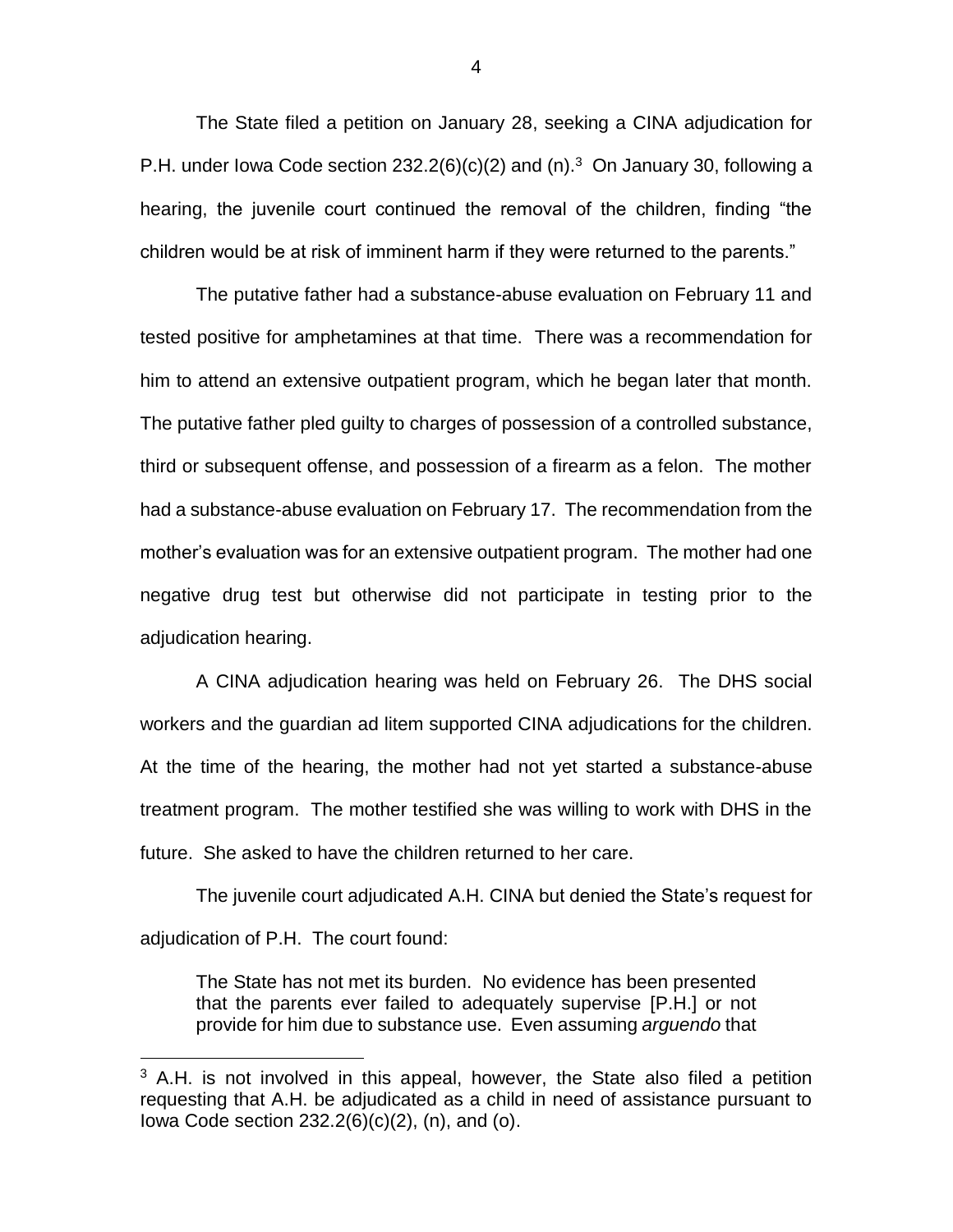the mother and putative father have used drugs, that alone does not show that [P.H.] was ever unsupervised or neglected. The petition with regards to [P.H.] is therefore dismissed and he shall be returned to the care and custody of his mother, [B.G.]

The court added it did "not find that the parents do not have substance abuse issues, that they have not neglected their children, that they do not pose an imminent danger to their children" but the State failed to present clear and convincing evidence to support the CINA petition. The court noted the parents would be required to participate in services due to the CINA adjudication of A.H.

The State appealed the court's ruling as to  $P.H.^4$ 

# **II. Standard of Review**

The juvenile court's decisions in CINA proceedings are reviewed de novo.

*In re L.H.*, 904 N.W.2d 145, 149 (Iowa 2017). The Iowa Supreme Court has stated:

While we are not bound by the juvenile court's factual findings, we accord them weight. Under Iowa Code section 232.96(2), the State bears the burden of proving its allegations by clear and convincing evidence. "Clear and convincing evidence" exists "when there are no 'serious or substantial doubts as to the correctness [of] conclusions of law drawn from the evidence.'" Ultimately, our principal concern is the best interests of the child. In determining the best interests of the child, "we look to the parent['s] past performance because it may indicate the quality of care the parent is capable of providing in the future."

*Id.* (citations omitted).

 $\overline{a}$ 

# **III. CINA Adjudication**

The State contends the juvenile court improperly dismissed the CINA petition for P.H. A court may enter a CINA adjudication if the court "concludes facts sufficient to sustain the petition have been established by clear and

<sup>&</sup>lt;sup>4</sup> The State filed a motion for an emergency stay of the CINA order concerning both children with the Iowa Supreme Court on March 2, 2020, which was denied.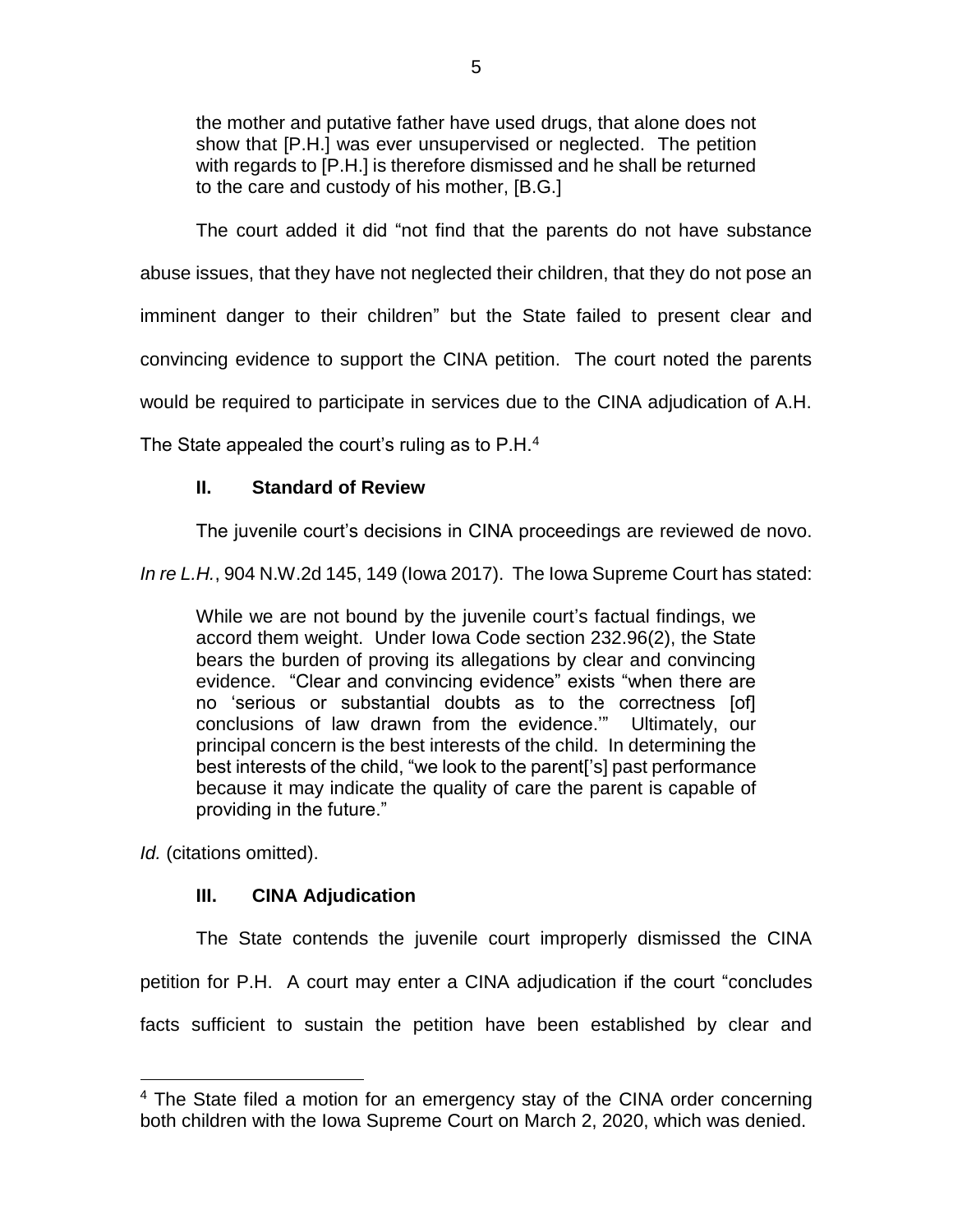convincing evidence and that its aid is required." Iowa Code § 232.96(9). The State sought adjudication of P.H. under section 232.2(6)(c)(2), which applies when a child "has suffered or is imminently likely to suffer harmful effects as a result" of the "failure of the child's parent . . . to exercise a reasonable degree of care in supervising the child."

The term "harmful effects" "pertains to the physical, mental or social welfare of a child." *In re J.S.*, 846 N.W.2d 36, 41 (Iowa 2014) (citation omitted). The State may establish "harmful effects" by showing "there was harm to a child's physical, mental, or social well-being or such harm was imminently likely to occur." *Id.* at 42. The phrase "imminently likely" has been liberally interpreted in CINA proceedings. *Id.* at 43. The statute does not require "harmful effects" "to be on the verge of happening before adjudicating a child as one in need of assistance." *Id.* This is because "[c]hild protection statutes 'are designed to prevent probable harm to the child and do not require delay until after harm has occurred.'" *Id.* (citation omitted). "Hence, a juvenile court could reasonably determine that a parent's active addiction to methamphetamine is 'imminently likely' to result in harmful effects to the physical, mental, or social wellbeing of the children in the parent's care." *Id.* at 42.

When a parent is actively using methamphetamine, we may conclude a child is imminently likely to suffer harmful effects due to the parent's inability to exercise a reasonable degree of care in supervising the child. *See In re A.N.*, No. 17-1521, 2017 WL 6514005, at \*3 (Iowa Ct. App. Dec. 20, 2017); *In re A.K.*, No. 12-1303, 2012 WL 5532694, at \*3 (Iowa Ct. App. Nov. 15, 2012); *In re C.S.*, No. 05-1738, 2005 WL 3478174, at \*3 (Iowa Ct. App. Dec. 21, 2006). "The dangers of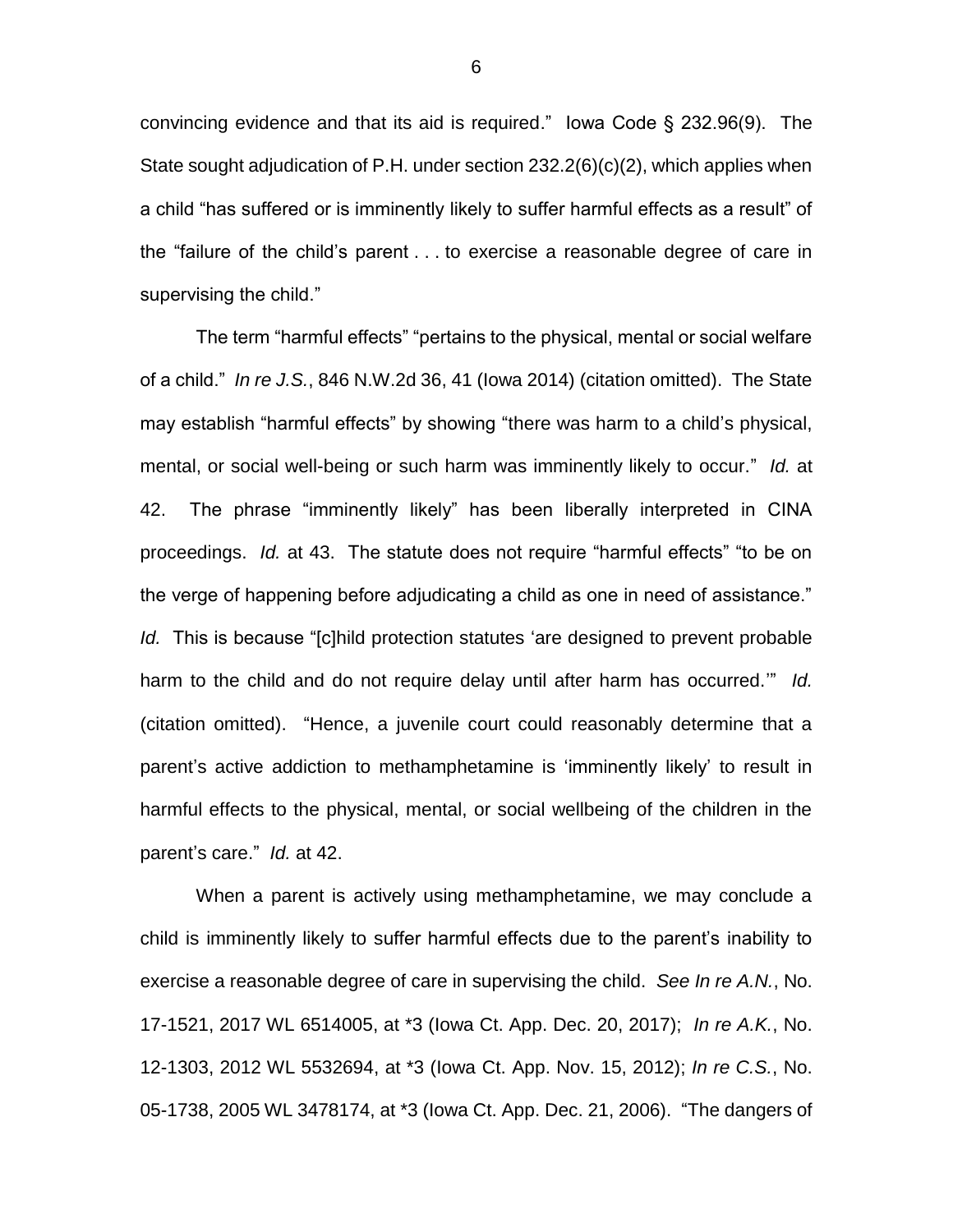leaving one's children in the custody of actively using methamphetamine addicts cannot be denied. No parent should leave his small children in the care of a meth addict—the hazards are too great." *State v. Petithory*, 702 N.W.2d 854, 859 (Iowa 2005).

The mother has a history of using methamphetamine, and P.H. was born with methamphetamine in his system. She went to treatment for substance abuse, P.H. was returned to her care, and the case was closed in December 2019. A month later, in January 2020, the mother gave birth to A.H., who was also born with methamphetamine in his system. A.H. displayed shaking after birth, while in a foster home, and in relative care. <sup>5</sup> The mother was not honest with service providers. She had one negative drug test but did not cooperate with additional requests for drug testing. The mother waited three weeks to have a substanceabuse evaluation, which recommended extensive outpatient treatment. At the time of the CINA hearing, she had not started a treatment program. As testified to by a DHS worker:

We had a mom who went through treatment. We have a mom who now has a newborn who has tested again positive for the same substance just 14 months later. We have a mom who was not cooperative in working with the Department and ensuring her children's safety when efforts were made to do that. We have two very tiny children who can't meet any of their own needs . . . .

The putative father has a lengthy history of substance abuse. He tested positive twice on February 12. He provided a negative drug screen seven days

 $\overline{a}$ 

<sup>&</sup>lt;sup>5</sup> Three separate medical personnel expressed concern about A.H.'s thrashing body movements and disorganized breathing being a sign of withdrawal.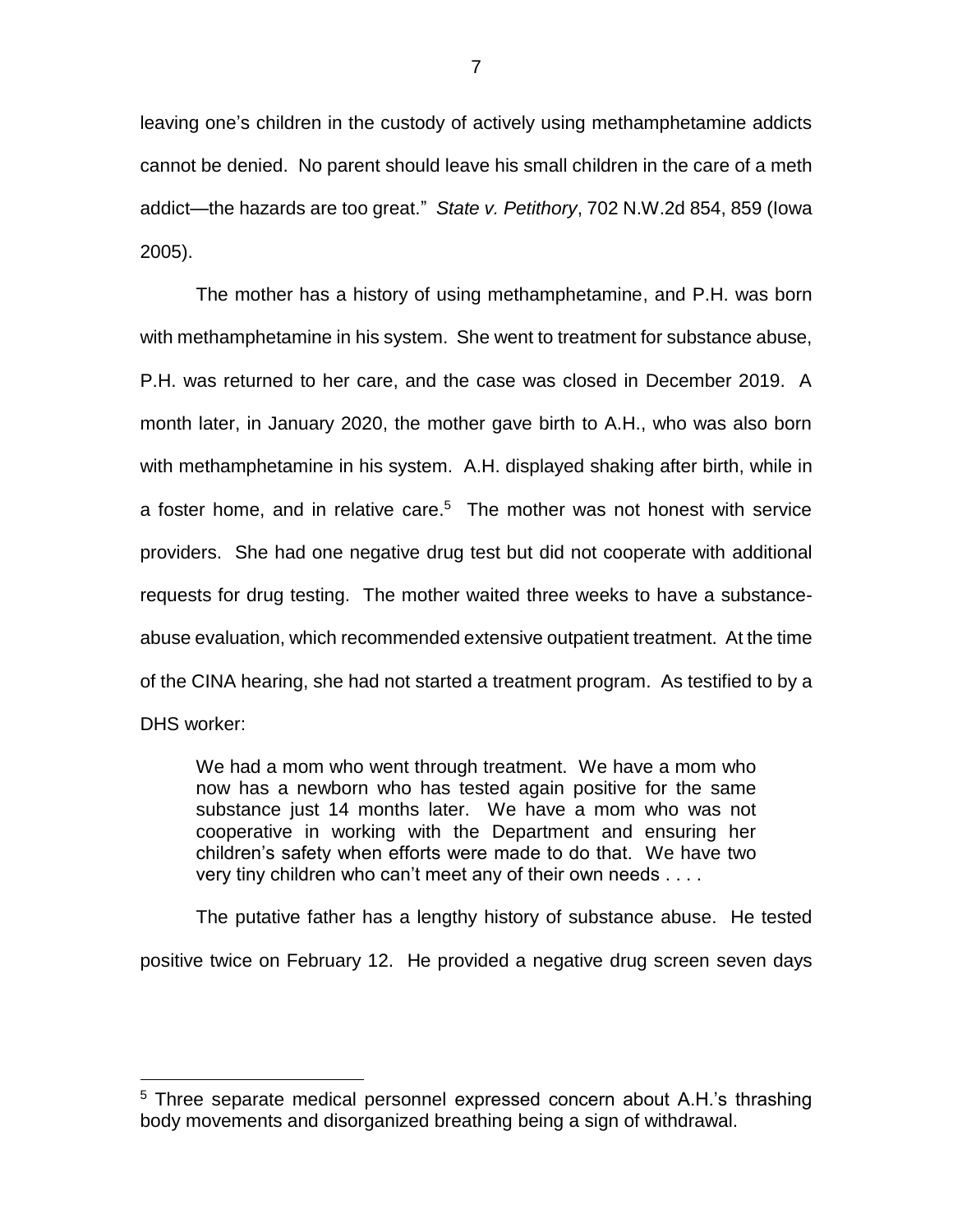later. At the time of the adjudication hearing, he had just started a substanceabuse treatment program.

The parents did not voluntarily agree to participate in services. The mother was described as "very defiant and difficult" after the birth of A.H. The mother agreed, testifying she was "not real cooperative in the first stages of this case." She did not initially comply with the removal order for the children and revealed the location of the children only when threatened with legal action. There was also evidence the parents argued with services providers, to the extent "that nothing constructive could ever happen" in the case.

In addition to evidence the mother had relapsed into using methamphetamine, we consider her failure to comply with all requests for drug testing, the putative father's positive drug test, the mother's attempts to hide the children from DHS so that they were unable to check on the children, and the parents' uncooperativeness. We conclude the State established clear and convincing evidence P.H. was imminently likely to suffer harmful effects as a result of the parents' failure to exercise a reasonable degree of care in supervising the child. *See* Iowa Code § 232.2(6)(c)(2). We conclude the juvenile court should have granted the State's CINA petition for adjudication of P.H. under section  $232.2(6)(c)(2).^{6}$ 

 $\overline{a}$ 

8

<sup>&</sup>lt;sup>6</sup> On appeal, the State does not present an argument concerning adjudication under section 232.2(6)(n), which was one of the grounds raised before the juvenile court. Therefore, we do not address this subsection.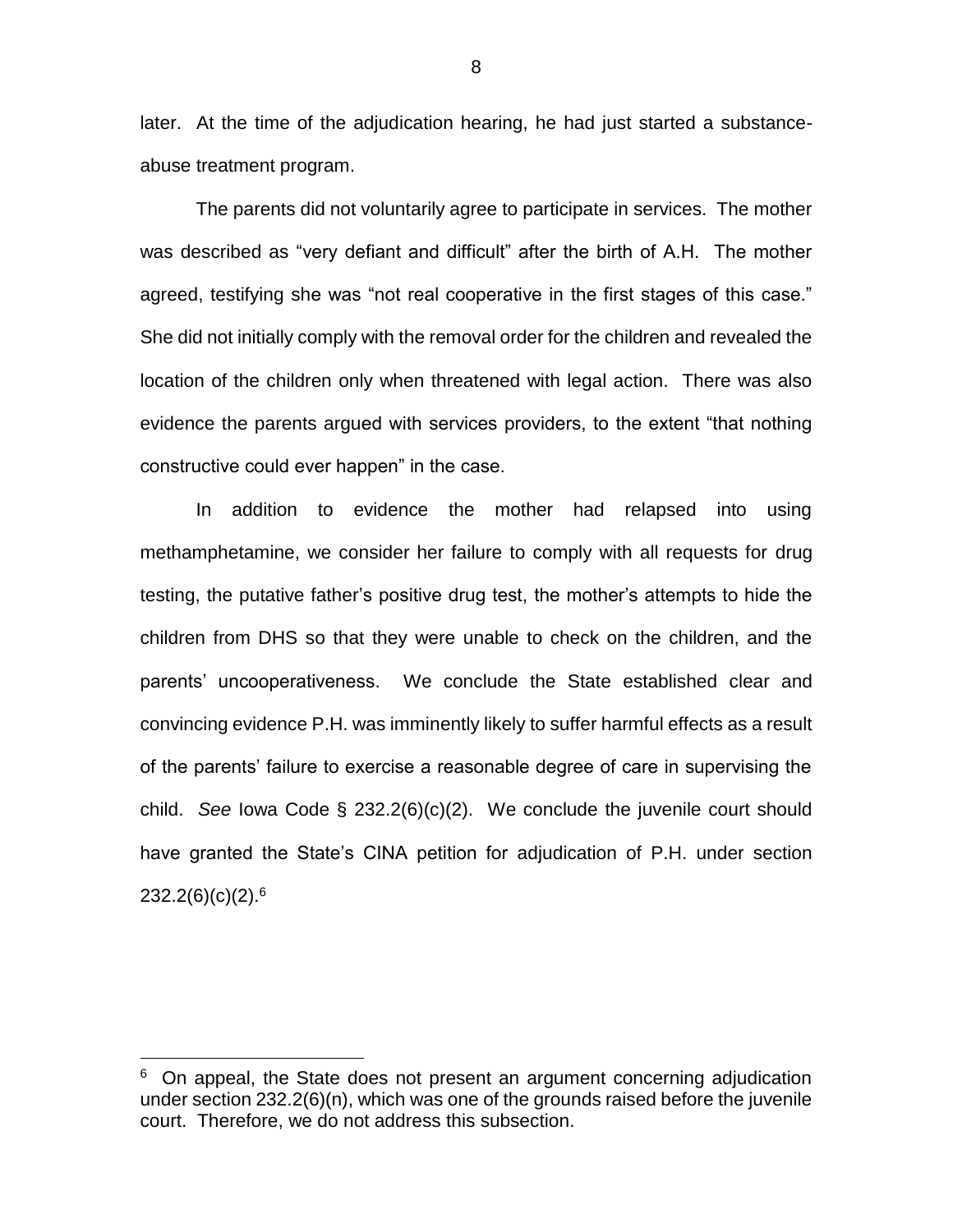### **IV. Removal**

Because we find that P.H. should have been adjudicated, we also address the State's claim the juvenile court should have continued the removal of P.H. from the parents' care. On January 27, 2020, the juvenile court ordered that P.H. should be removed from the parents' care. At that time, the court found "the children's immediate removal is necessary to avoid imminent risk to the children's life or health." In the order denying the CINA petition, the court ordered that P.H. be returned to the care of the mother.

Prior to a CINA adjudication, a child may be temporarily removed from the parents' care if "removal is necessary to avoid imminent risk to the child's life or health." *Id.* § 232.95(2)(a); *In re C.F.-H.*, 889 N.W.2d 201, 204 (Iowa 2016). The court is required to "make a determination that continuation of the child in the child's home would be contrary to the welfare of the child, and that reasonable efforts, as defined in section 232.102, have been made to prevent or eliminate the need for removal of the child from the child's home." *Id.* § 232.95(2)(a)(1). "[P]reserving the safety of the child must be the court's paramount consideration." *Id.* § 232.95(2)(a)(2).

After adjudication, a child may be removed under section 232.96(10). *C.F.- H.*, 889 N.W.2d at 204. Section 232.96(10), however, "authoriz[es] temporary removal of the child from the child's home as set forth in section 232.95[(2)(a)]." Therefore, our consideration of removal is the same under section 232.95 and 232.96. *See id.*

At the CINA adjudication hearing, the DHS worker testified, "At this time, there's been a struggle for cooperation." In addition to the evidence the parents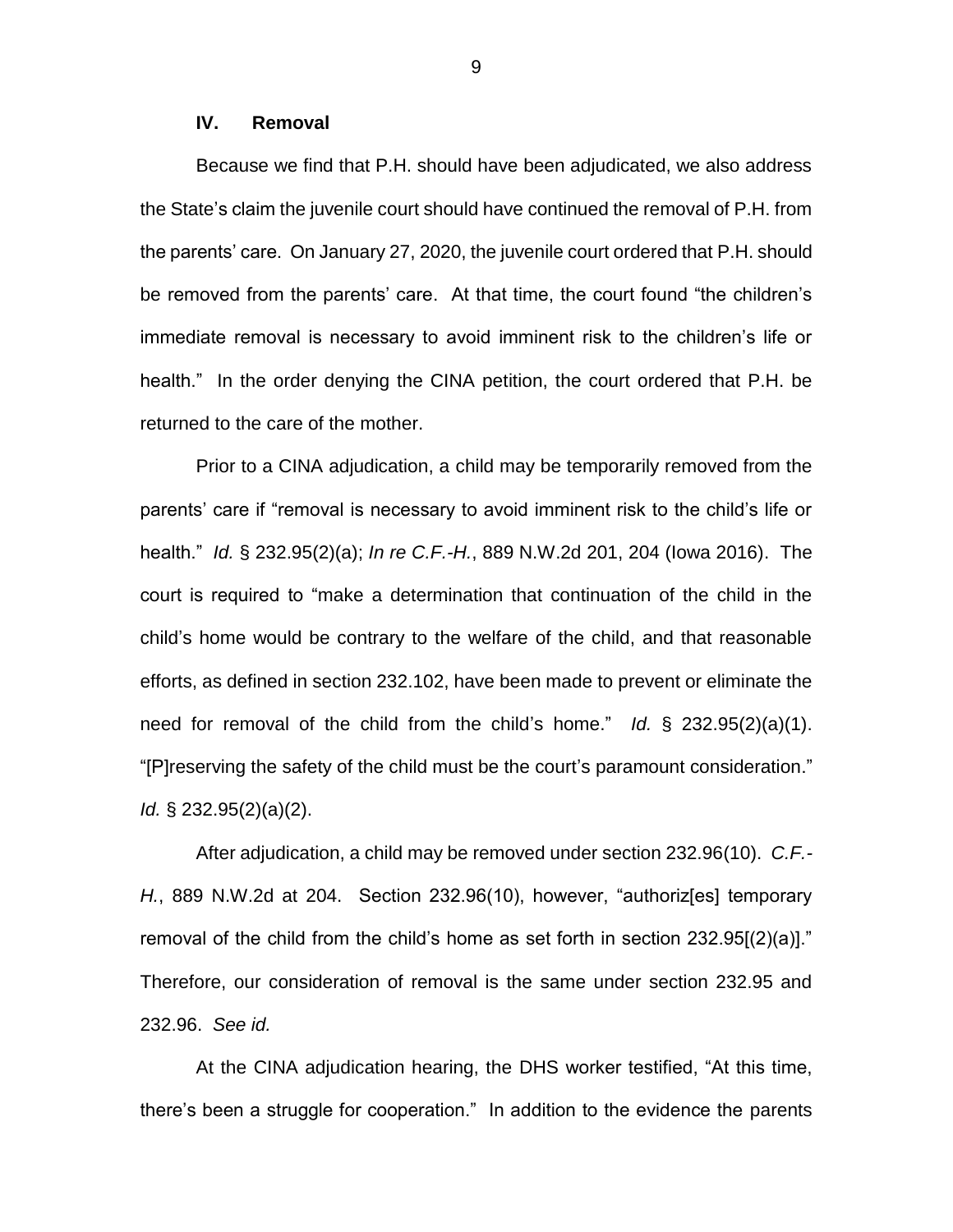used methamphetamine, the parents argued with social workers to the extent "they weren't getting the things done that needed to get done." The parents focused on fighting DHS rather than the needs of the children. We also consider that for a period of twenty-four hours, the mother did not obey the removal order and hid the children from DHS. *See In re I.K.*, No. 12-1739, 2012 WL 5615349, at \*1 (Iowa Ct. App. Nov. 15, 2012) (discussing the parents' failure to comply with a safety plan in determining whether children should be removed from their parents' care). P.H. was very young and could not take care of himself. *See id.* (noting children's young age as a factor in discussion of removal from the parental home).

As the State points out, there are situations where children can remain safe in parental custody of a parent who has recently tested positive for methamphetamine. In cases where parents are honest about their usage, cooperative with DHS safety services, and are actively engaged in substanceabuse treatment, they may, with the help of family and service providers, be able to safely maintain their child in their home. These mitigating facts are not present in this case. The mother refused to cooperate with safety planning. She was not actively engaged in treatment at the time of the adjudication hearing and reported her last use of methamphetamine as being in 2018, even with a positive umbilical cord test for her youngest child, born in early 2020.

We find removal of P.H. from the parents' care "is necessary to avoid imminent risk to the child's life or health." *See* Iowa Code § 232.95(2)(a). The mother's substance abuse and uncooperative attitude with DHS results in a finding "that continuation of the child in the child's home would be contrary to the welfare of the child." *See id.* § 232.95(2)(a)(1). She has given birth to two children in

10